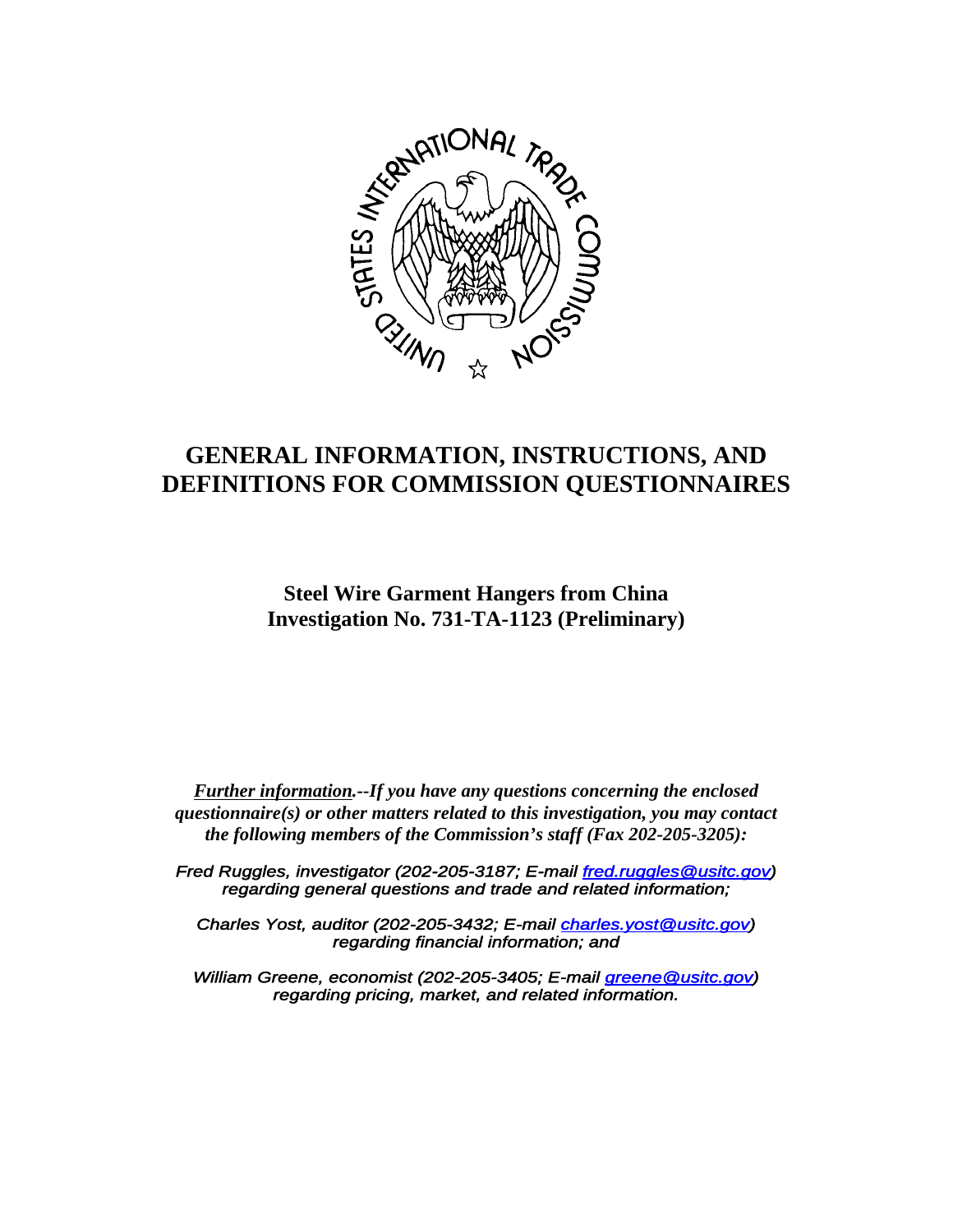# **GENERAL INFORMATION**

**Background**.--This investigation was instituted in response to a petition filed on July 31, 2007, by M&B Metal Products Company, Inc., Leeds, AL, on behalf of the domestic industry that produces steel wire garment hangers ("SWG hangers"). Antidumping duties may be assessed on the subject imports as a result of this investigation if the Commission makes an affirmative determination of injury, threat, or material retardation, and if the U.S. Department of Commerce makes an affirmative determination of dumping.

Additional questionnaires will be supplied promptly upon request, or photocopies of the enclosed questionnaire(s) may be used. Address all correspondence to the United States International Trade Commission, Washington, DC 20436. Hearing-impaired individuals can obtain information regarding this investigation via the Commission's TDD terminal (202-205-1810).

*Due date of questionnaire(s)*.--Return the completed questionnaire(s) to the United States International Trade Commission by no later than August 14, 2007. Although the enclosed postpaid envelope may be used to return the completed questionnaire, use of an overnight mail service (**for overnight service the zip code is 20024)** may be necessary to ensure that your response actually reaches the Commission by August 14, 2007. If you do not use the enclosed envelope, please make sure the completed questionnaire is sent to the attention of Fred Ruggles. **Return only one copy of the completed questionnaire(s), but please keep a copy for your records so that you can refer to it if the Commission staff contacts you with any questions during the course of the investigation.**

*Service of questionnaire response(s)*.--In the event that your firm is a party to this investigation, you are required to serve a copy of the questionnaire(s), once completed, on parties to the proceeding that are subject to administrative protective order (see 19 CFR § 207.7). A list of such parties is maintained by the Commission's Secretary and may be obtained by calling 202- 205-1803. A certificate of service must accompany the copy of the completed questionnaire(s) you submit (see 19 CFR § 207.7).

*Confidentiality*.--The commercial and financial data furnished in response to the enclosed questionnaire(s) that reveal the individual operations of your firm will be treated as confidential by the Commission to the extent that such data are not otherwise available to the public and will not be disclosed except as may be required by law (see 19 U.S.C. § 1677f). Such confidential information will not be published in a manner that will reveal the individual operations of your firm; however, nonnumerical characterizations of numerical business proprietary information (such as discussion of trends) will be treated as confidential business information only at the request of the submitter for good cause shown.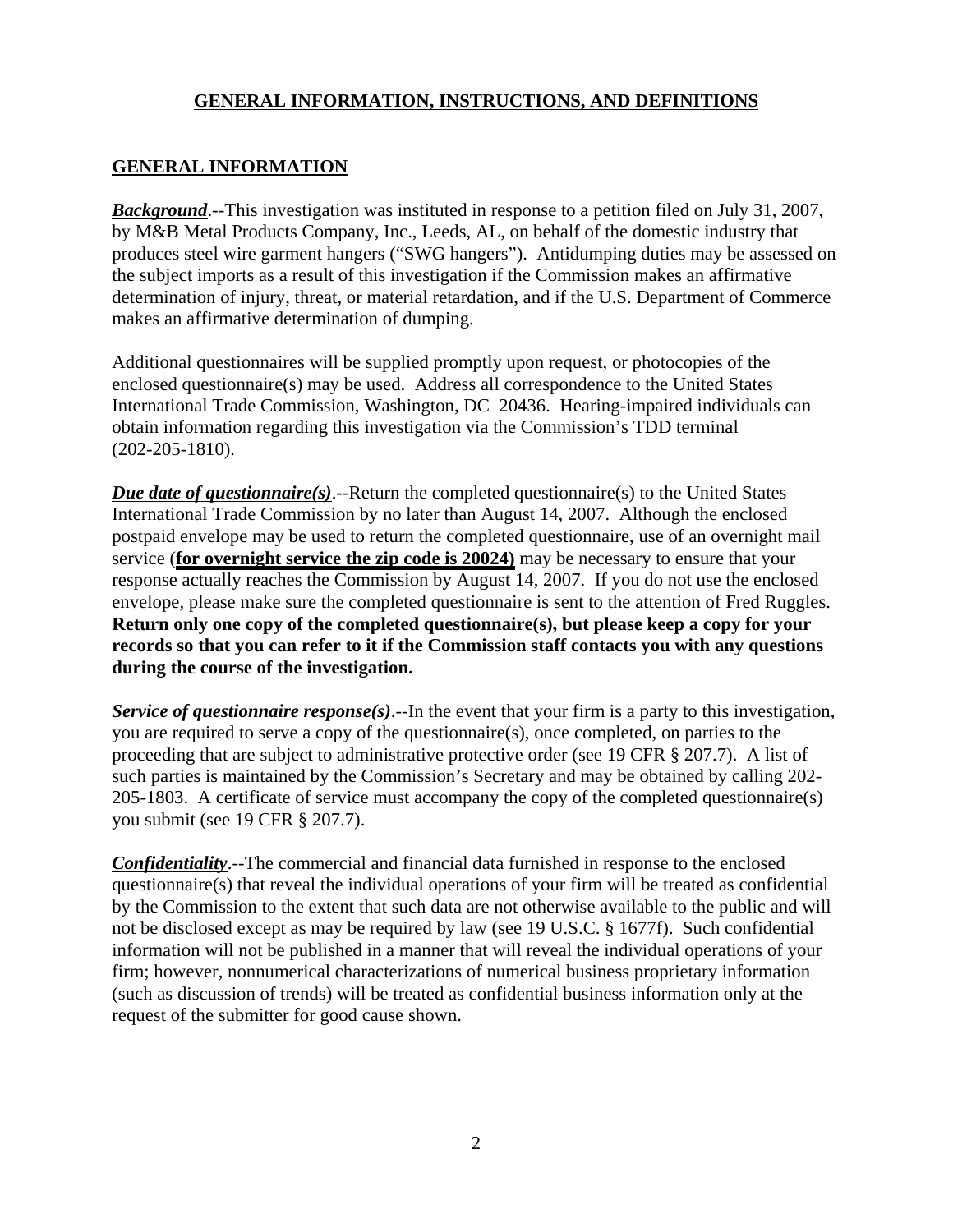#### **GENERAL INFORMATION--***Continued*

*Verification***.--The information submitted in the enclosed questionnaire(s) is subject to audit and verification by the Commission. To facilitate possible verification of data, please keep all your workpapers and supporting documents used in the preparation of the questionnaire response(s).**

*Release of information*.--The information provided by your firm in response to the questionnaire(s), as well as any other business proprietary information submitted by your firm to the Commission in connection with the investigation, may become subject to, and released under, the administrative protective order provisions of the Tariff Act of 1930 (19 U.S.C. § 1677f) and section 207.7 of the Commission's Rules of Practice and Procedure (19 CFR § 207.7). This means that certain lawyers and other authorized individuals may temporarily be given access to the information for use in connection with this investigation or other importinjury investigations conducted by the Commission on the same or similar merchandise; those individuals would be subject to severe penalties if the information were divulged to unauthorized individuals. In addition, if your firm is a U.S. producer, the information you provide on your production and imports of SWG hangers and your responses to the questions in Part I of the producer questionnaire will be provided to the U.S. Department of Commerce, upon its request, for use in connection with (and only in connection with) its requirement pursuant to section 732(c)(4) of the Act (19 U.S.C. § 1673a(c)(4)) to make a determination concerning the extent of industry support for the petition requesting this investigation. Any information provided to Commerce will be transmitted under the confidentiality and release guidelines set forth above. Your response to these questions constitutes your consent that such information be provided to Commerce under the conditions described above.

#### **INSTRUCTIONS**

*Answer all questions*.--Do not leave any question or section blank unless a questionnaire expressly directs you to skip over certain questions or sections. If the answer to any question is "none," write "none." **If information is not readily available from your records in exactly the form requested, furnish carefully prepared estimates--designated as such by the letter "E"--and explain the basis of your estimates**. Answers to questions and any necessary comments or explanations should be supplied in the space provided or on separate sheets attached to the appropriate page of the questionnaire(s). If your firm is completing more than one questionnaire in connection with this investigation (i.e., a producer, importer, and/or foreign producer questionnaire), you need not respond to duplicated questions in the questionnaires.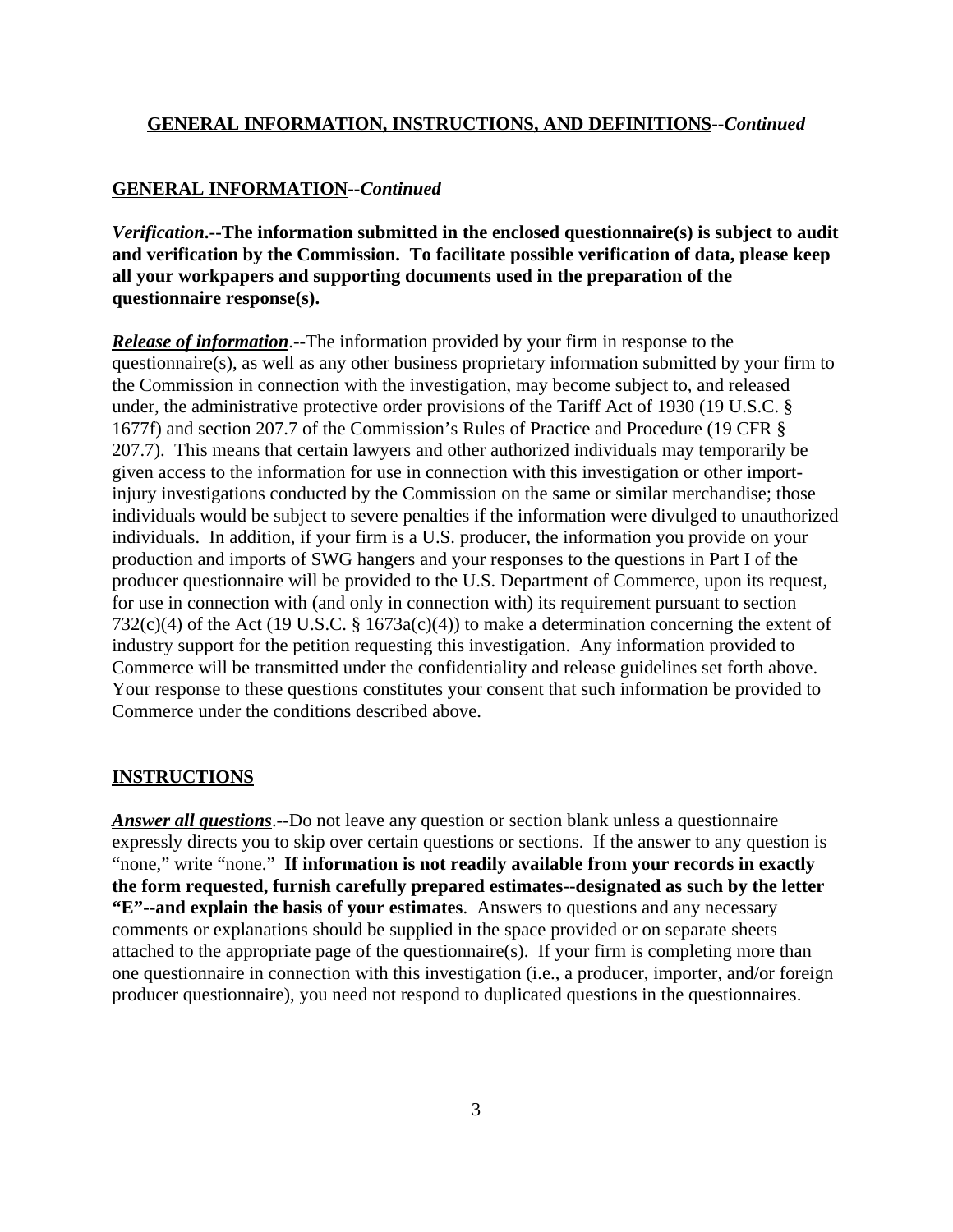## **DEFINITIONS**

*Consolidate all U.S. establishments*.--Report the requested data for your establishment(s) located in the United States. **Firms operating more than one establishment in the United States should combine the data for all establishments into a single report.**

*SWG hangers*.--Certain steel wire garment hangers, fabricated from carbon steel wire, whether or not galvanized or painted, whether or not coated with latex or epoxy or similar gripping materials, and/or whether or not fashioned with paper covers or capes (with or without printing) and/or nonslip features such as saddles or tubes. Specifically, excluded from this definition are wooden, plastic, and other garment hangers that are covered under separate subheadings of the Harmonized Tariff Schedule of the United States ("HTSUS"). The products subject to this investigation are currently classified in subheading 7326.20.00 of the HTSUS and reported under statistical reporting number 7326.20.0020. Although the HTSUS subheading is provided for convenience and Customs purposes, the written description of the merchandise is dispositive.

*Firm*.--An individual proprietorship, partnership, joint venture, association, corporation (including any subsidiary corporation), business trust, cooperative, trustee in bankruptcy, or receiver under decree of any court.

*Related firm*.--A firm that your firm solely or jointly owned, managed, or otherwise controlled; a firm that solely or jointly owned, managed, or otherwise controlled your firm; and/or a firm that was solely or jointly owned, managed, or otherwise controlled by a firm that also solely or jointly owned, managed, or otherwise controlled your firm.

*Establishment*.--Each facility of a firm in the United States involved in the production, importation, and/or purchase of SWG hangers (as defined above), including auxiliary facilities operated in conjunction with (whether or not physically separate from) such facilities.

*United States*.--For purposes of this investigation, the 50 States, Puerto Rico, the U.S. Virgin Islands, and the District of Columbia.

*Importer.*--Any person or firm engaged, either directly or through a parent company or subsidiary, in importing SWG hangers (as defined above) into the United States from a foreign manufacturer or through its selling agent.

*Imports*.--Those products identified for Customs purposes as imports for consumption for which your firm was the importer of record (i.e., was responsible for paying any import duty) or consignee (i.e., to which the merchandise was first delivered).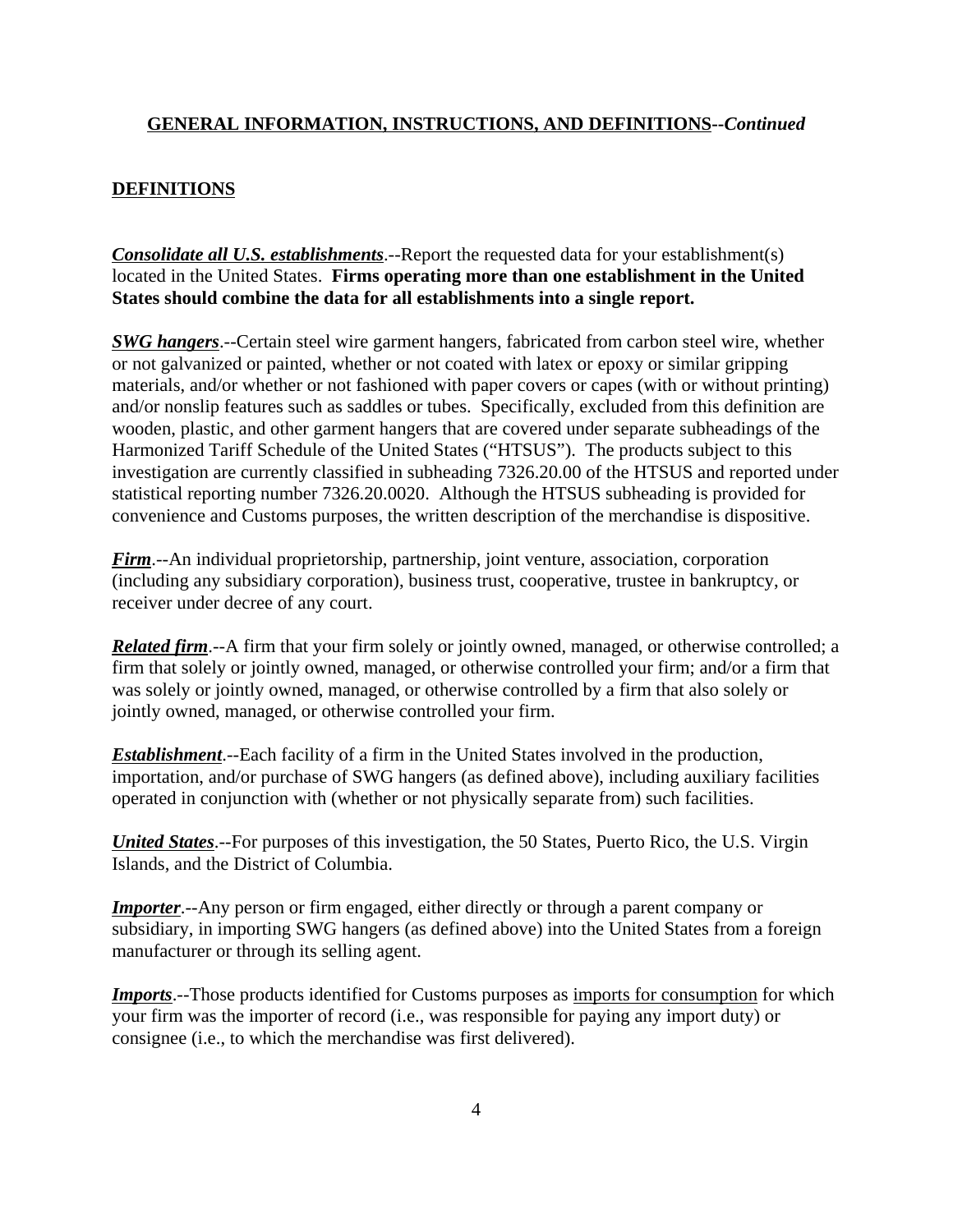#### **DEFINITIONS--***Continued*

*Import quantities*.--Quantities reported should be net of returns.

*Import values*.--Values reported should be landed, duty-paid values at the U.S. port of entry, including ocean freight and insurance costs, brokerage charges, and import duties (i.e., all charges except inland freight in the United States).

*Purchaser*.--Any person or firm engaged, either directly or through a parent company or subsidiary, in purchasing SWG hangers (as defined above) from another firm that produces, imports, or otherwise distributes SWG hangers. A retail firm that is the importer of record may be considered a purchaser.

*Purchases*.--Purchases from all sources, NOT including direct imports from foreign producers (which should be reported in an importer questionnaire).

*Purchase quantities*.--Quantities reported should be net of returns.

*Purchase values*.--Values reported should be net values (i.e., gross purchase values less all discounts, allowances, rebates, and the value of returned goods), delivered to your U.S. receiving point.

*Shipments*.--Shipments of products produced in or imported by your U.S. establishment(s). Include shipments to the contracting firm of product produced by your firm under a toll agreement.

*Shipment quantities*.--Quantities reported should be net of returns.

*Shipment values*.--Values reported should be net values (i.e., gross sales values less all discounts, allowances, rebates, prepaid freight, and the value of returned goods), f.o.b. your U.S. point of shipment. The value of domestic shipments to the contracting firm under a toll agreement is the conversion fee (including profit).

#### *Types of shipments*:

*U.S. shipments*.--Commercial shipments, internal consumption, and transfers to related firms within the United States.

*Commercial shipments*.--Shipments, other than internal consumption and transfers to related firms, within the United States.

*Internal consumption*.--Product consumed internally by your firm.

*Transfers to related firms*.--Shipments made to related domestic firms.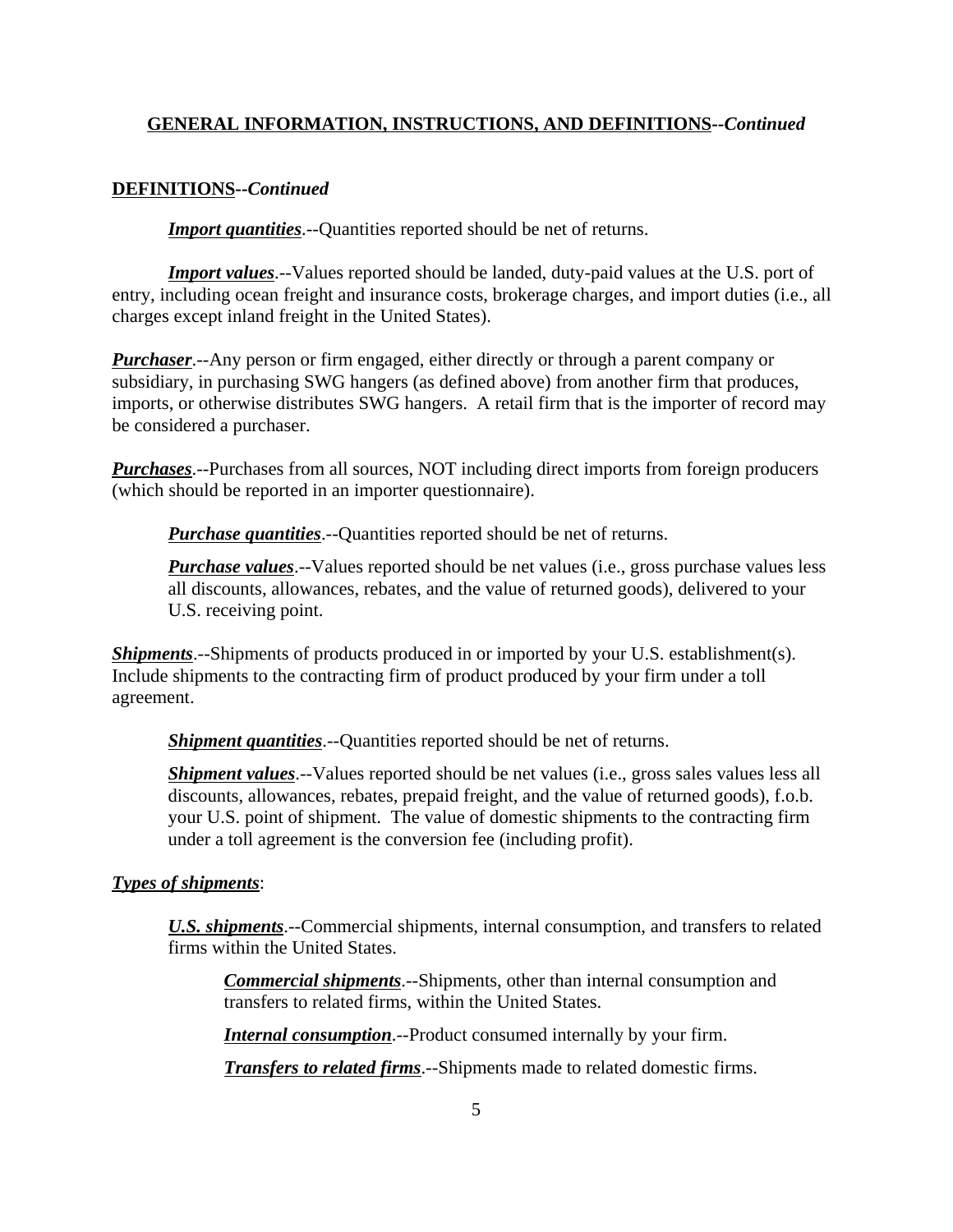## **DEFINITIONS--***Continued*

**Export shipments**.--Shipments to destinations outside the United States, including shipments to related firms.

*Inventories*.--Finished goods inventory, not raw materials or work-in-progress.

## **The following definitions apply only to the PRODUCER QUESTIONNAIRE.**

*Average production capacity*.--The level of production that your establishment(s) could reasonably have expected to attain during the specified periods. Assume normal operating conditions (i.e., using equipment and machinery in place and ready to operate; normal operating levels (hours per week/weeks per year) and time for downtime, maintenance, repair, and cleanup; and a typical or representative product mix).

*Toll agreement*.--Agreement between two firms whereby the first firm furnishes the raw materials and the second firm uses the raw materials to produce a product that it then returns to the first firm with a charge for processing costs, overhead, etc.

*Production*.--All production in your U.S. establishment(s), including production consumed internally within your firm and production for another firm under a toll agreement.

**PRWs**.--Production and related workers, including working supervisors and all nonsupervisory workers (including group leaders and trainees) engaged in fabricating, processing, assembling, inspecting, receiving, storage, handling, packing, warehousing, shipping, trucking, hauling, maintenance, repair, janitorial and guard services, product development, auxiliary production for plant's own use (e.g., power plant), recordkeeping, and other services closely associated with the above production operations.

*Average number employed*.--Add the number of employees, both full-time and part-time, for the 12 pay periods ending closest to the 15th of the month and divide that total by 12. For the January-June periods, calculate similarly and divide by 6.

*Hours worked*.--Include time paid for sick leave, holidays, and vacation time. Include overtime hours actually worked; do not convert overtime pay to its equivalent in straight-time hours.

*Wages paid*.--Total wages paid before deductions of any kind (e.g., withholding taxes, old-age and unemployment insurance, group insurance, union dues, bonds, etc.). Include wages paid directly by your firm for overtime, holidays, vacations, and sick leave.

*Fiscal year*.--The 12-month period between settlement of your firm's financial accounts.